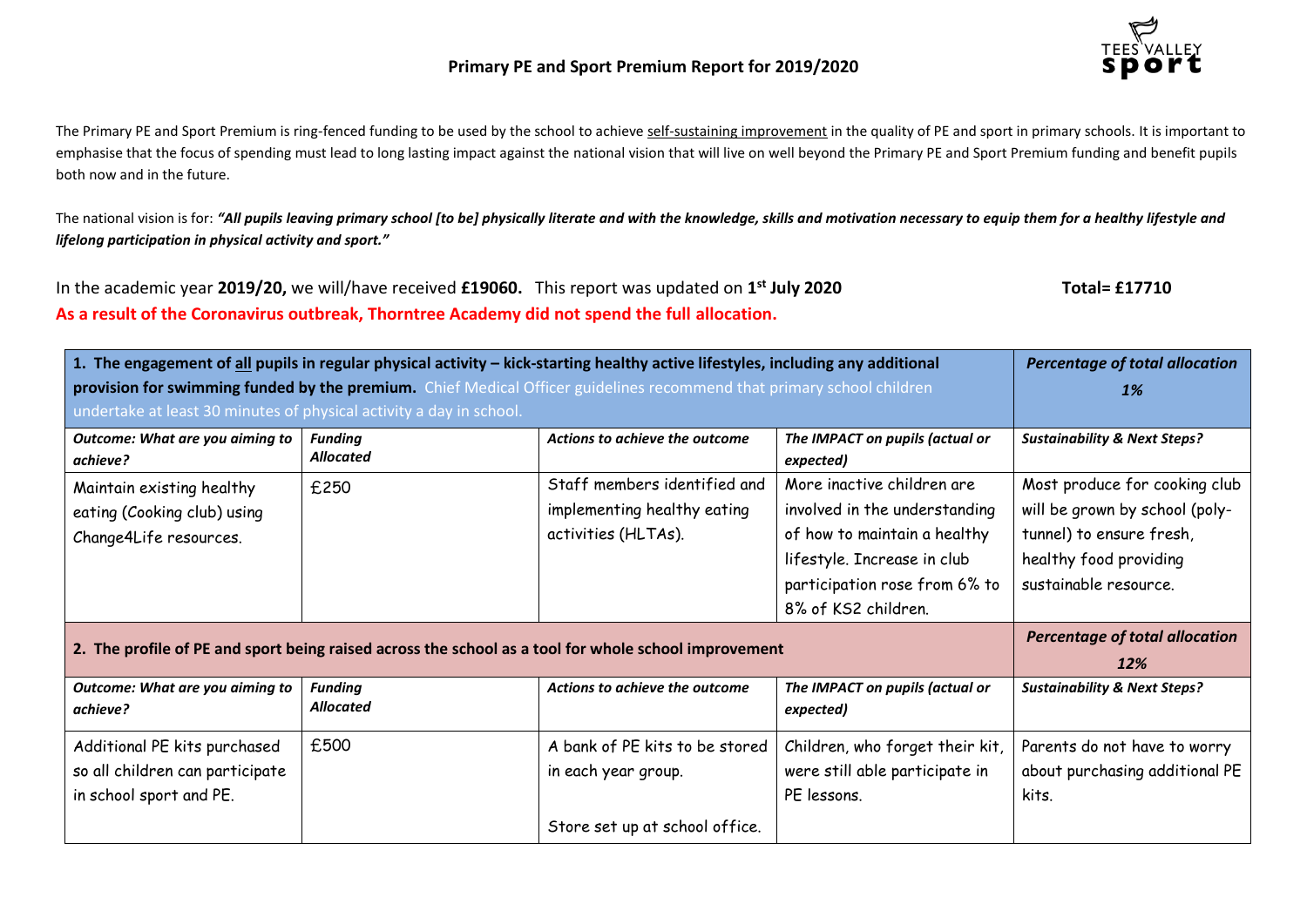

| Carlton Residential                                                                                                                          | £1545                                                                               | Providing opportunity for chn<br>to experience OAA and<br>develop skills set linked to<br>whole school values (respect,<br>resilience teamwork). | Chn learned to assess risks<br>and become be less dependent<br>on adults and more resilient<br>to failure.                                                                                                                                                                                                                                          | Children are becoming more<br>resilient when taking part in<br>unfamiliar sports. Alternative<br>sports have been planned for<br>future lessons where they can<br>link with the curriculum. (e.g.<br>hiking/rambling-KS2 Misty<br>Mountains topic).                                                                                                                                                       |
|----------------------------------------------------------------------------------------------------------------------------------------------|-------------------------------------------------------------------------------------|--------------------------------------------------------------------------------------------------------------------------------------------------|-----------------------------------------------------------------------------------------------------------------------------------------------------------------------------------------------------------------------------------------------------------------------------------------------------------------------------------------------------|-----------------------------------------------------------------------------------------------------------------------------------------------------------------------------------------------------------------------------------------------------------------------------------------------------------------------------------------------------------------------------------------------------------|
|                                                                                                                                              | 3. Increased confidence, knowledge and skills of all staff in teaching PE and sport |                                                                                                                                                  |                                                                                                                                                                                                                                                                                                                                                     | <b>Percentage of total allocation</b><br>62%                                                                                                                                                                                                                                                                                                                                                              |
| Outcome: What are you aiming to<br>achieve?                                                                                                  | <b>Funding</b><br><b>Allocated</b>                                                  | Actions to achieve the outcome                                                                                                                   | The IMPACT on pupils (actual or<br>expected)                                                                                                                                                                                                                                                                                                        | <b>Sustainability &amp; Next Steps?</b>                                                                                                                                                                                                                                                                                                                                                                   |
| Employ sports coaches to<br>provide additional lessons and<br>CPD to school staff & sports<br>apprentice, above and beyond<br>PE Curriculum. | £2775- YogaBugs<br>£1850- Gym Jo (Gymnastics)<br>(also see section 4)               | School staff will<br>observe/take part/co-lead<br>lessons provided by sports<br>coaches.                                                         | More teachers now report<br>being more confident<br>delivering PE lessons.<br>(Information gathered from<br>staff perception<br>questionnaire Nov 19).<br>Children have been taking<br>part in lessons that were<br>graded at least good by PE<br>lead/SLT.<br>More children joining clubs<br>outside school linked to<br>sports they are learning. | Teacher's knowledge of<br>specific PE/sports have been<br>upskilled by sports coaches<br>and will be able to deliver<br>future programmes of activity<br>without relying on additional<br>support.<br>Staff will work together and<br>share good practice which will<br>lead to better confidence all<br>round and more staff keen to<br>get involved thus ensuring the<br>extra activities will not only |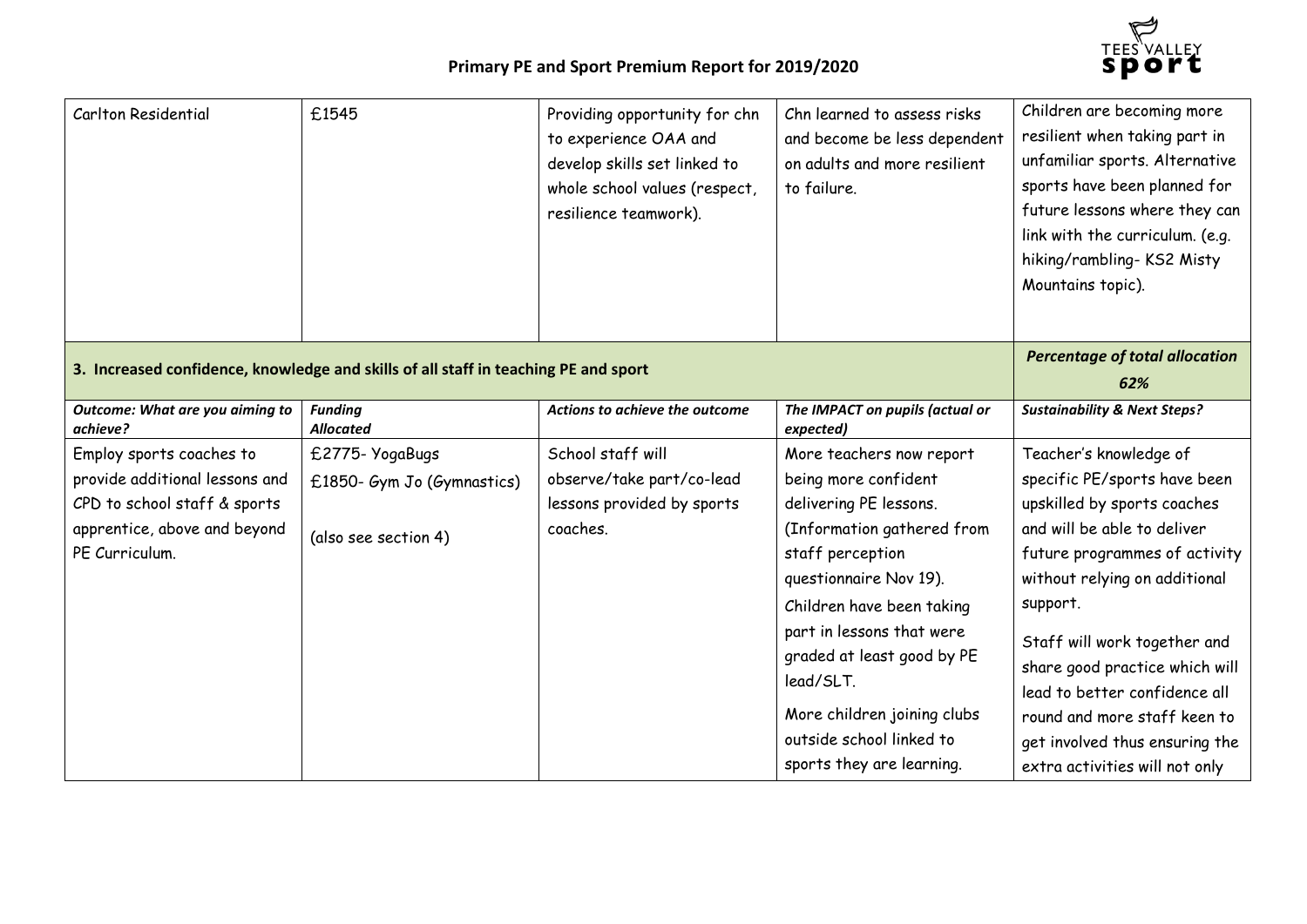

| Employ sports apprentice                                                        | £6290- PEAK                        | Sports apprentice to support<br>class teacher.<br>Sports apprentice will<br>observe PE lessons during<br>Autumn term and receive CPD<br>from school staff/External<br>coaches.<br>Begin to deliver warm<br>ups/cool downs during Spring<br>term.<br>Sports apprentice to deliver<br>full PE lessons (with support<br>from school staff) during<br>Summer term. | Sports apprentice developed<br>behaviour strategies and<br>techniques from school staff<br>during Autumn term and<br>implemented them during<br>Spring term.<br>CPD given to sports<br>apprentice through school<br>staff/PE lead and additional<br>coaches brought in during<br>academic.<br>Reduced class ratios and<br>improved teacher confidence<br>when delivering PE. | continue but there will also be<br>an expansion. |
|---------------------------------------------------------------------------------|------------------------------------|----------------------------------------------------------------------------------------------------------------------------------------------------------------------------------------------------------------------------------------------------------------------------------------------------------------------------------------------------------------|------------------------------------------------------------------------------------------------------------------------------------------------------------------------------------------------------------------------------------------------------------------------------------------------------------------------------------------------------------------------------|--------------------------------------------------|
| 4. Broader experience of a range of sports and activities offered to all pupils |                                    |                                                                                                                                                                                                                                                                                                                                                                |                                                                                                                                                                                                                                                                                                                                                                              | <b>Percentage of total allocation</b>            |
|                                                                                 |                                    |                                                                                                                                                                                                                                                                                                                                                                |                                                                                                                                                                                                                                                                                                                                                                              | 14%                                              |
| Outcome: What are you aiming to<br>achieve?                                     | <b>Funding</b><br><b>Allocated</b> | Actions to achieve the outcome                                                                                                                                                                                                                                                                                                                                 | The IMPACT on pupils (actual or<br>expected)                                                                                                                                                                                                                                                                                                                                 | <b>Sustainability &amp; Next Steps?</b>          |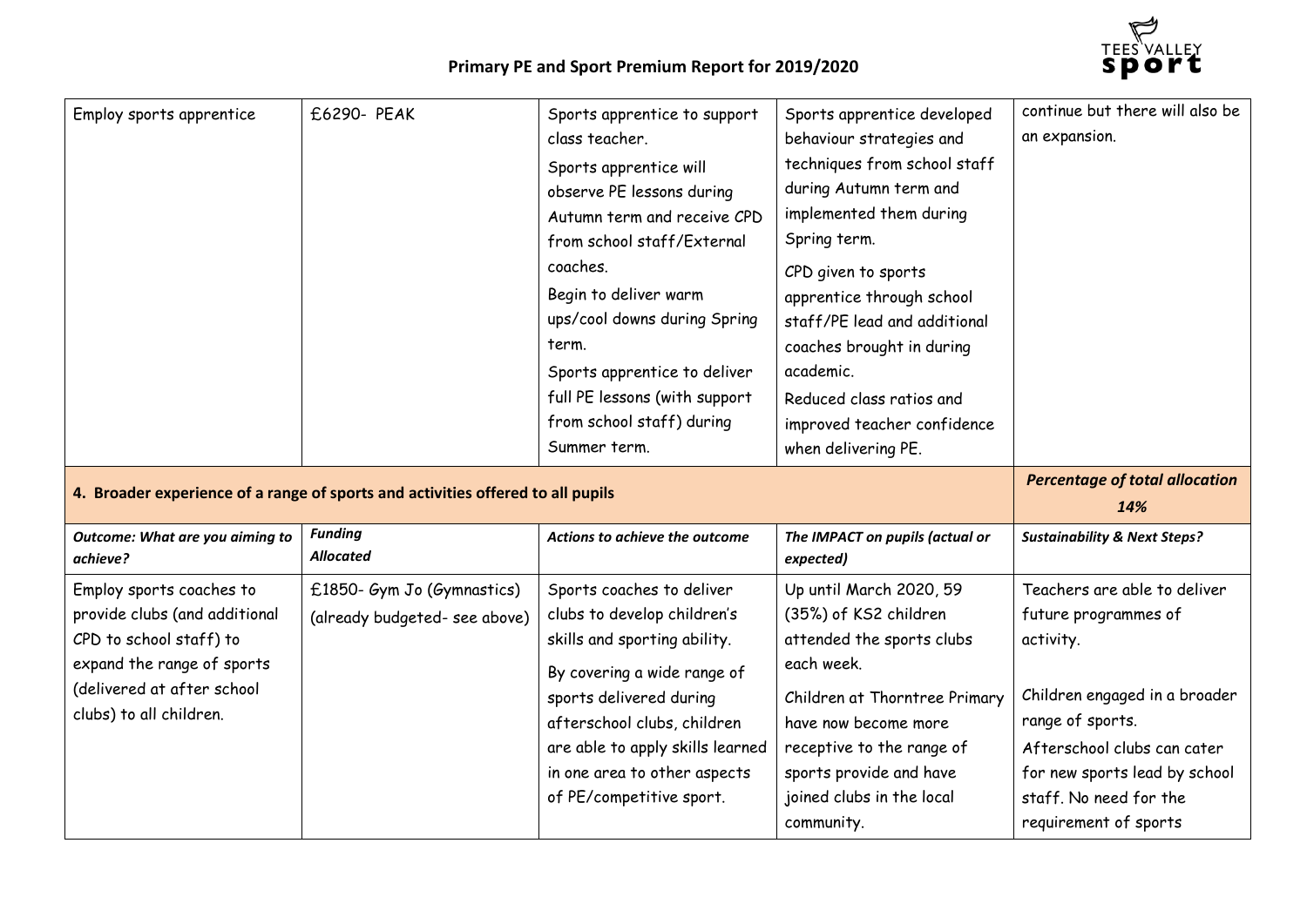

| Employ sports coaches to<br>provide additional lessons<br>(and CPD to school staff)<br>above and beyond PE<br>Curriculum. | £2775- YogaBugs<br>(already budgeted-see above) | Incorporate yoga, judo and<br>daily mile (on top of the other<br>already offered) into KS2<br>curriculum.<br>YogaBugs brought into school<br>to broaden less active<br>children's participation in<br>school sport in addition to<br>designated PE lessons. | The impact of YogaBugs has<br>seen greater concentration<br>during lessons. Most children<br>are using techniques learned<br>here to calm their bodies.<br>Pupils now have increased<br>motivation and self-esteem.<br>This has meant that PE is<br>used as a vehicle for whole<br>school improvement. | coaches.<br>Children are becoming more<br>resilient when taking part in<br>unfamiliar sports. Alternative<br>sports have been planned for<br>future lessons where they can<br>link with the curriculum. (e.g.<br>hiking/rambling-KS2 Misty<br>Mountains topic). |
|---------------------------------------------------------------------------------------------------------------------------|-------------------------------------------------|-------------------------------------------------------------------------------------------------------------------------------------------------------------------------------------------------------------------------------------------------------------|--------------------------------------------------------------------------------------------------------------------------------------------------------------------------------------------------------------------------------------------------------------------------------------------------------|-----------------------------------------------------------------------------------------------------------------------------------------------------------------------------------------------------------------------------------------------------------------|
| Carlton Residential                                                                                                       | £2500                                           | Provide opportunity for<br>children to experience OAA<br>and other alternative sports.                                                                                                                                                                      | Children have become engaged<br>with a wider range of<br>alternative sports including:<br>archery, orienteering and<br>hiking/rambling.<br>There has been an increase to<br>the number of children<br>participating in alternative<br>sports clubs in the community.                                   |                                                                                                                                                                                                                                                                 |
| 5. Increased participation in competitive sport                                                                           |                                                 |                                                                                                                                                                                                                                                             | Percentage of total allocation<br>11%                                                                                                                                                                                                                                                                  |                                                                                                                                                                                                                                                                 |
| Outcome: What are you aiming to<br>achieve?                                                                               | <b>Funding</b><br><b>Allocated</b>              | Actions to achieve the outcome                                                                                                                                                                                                                              | The IMPACT on pupils (actual or<br>expected)                                                                                                                                                                                                                                                           | <b>Sustainability &amp; Next Steps?</b>                                                                                                                                                                                                                         |
| Maintain membership to<br>Middlesbrough School Sports<br>Partnership                                                      | £1000                                           | Renew yearly.                                                                                                                                                                                                                                               | Participation in external<br>competitive sport has been<br>hindered this year by the<br>pandemic.                                                                                                                                                                                                      | Year on year increase in<br>number of competitive<br>competitions attended.                                                                                                                                                                                     |